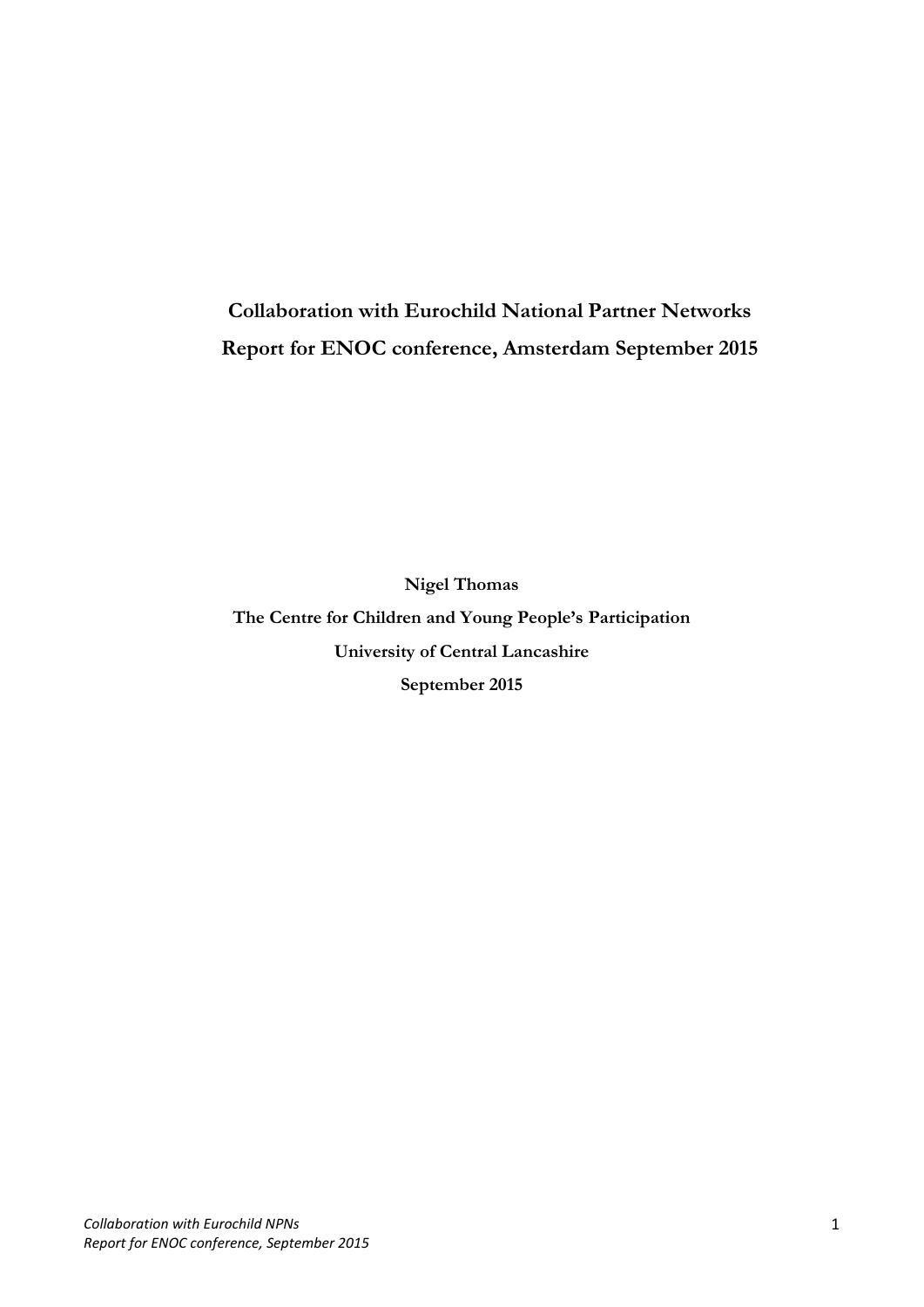## **EXECUTIVE SUMMARY**

- 1. This report was commissioned by Eurochild, in agreement with Marc Dullaert, the Netherlands' Ombudsman for Children and incoming President of ENOC, in order to provice a starting point for discussion of the benefits of closer collaboration between Eurochild's National Partner Networks (NPNs) and members of ENOC.
- 2. The report is based on a brief literature review, a survey of NPNs and brief interviews with selected NPNs and Ombudspersons.
- 3. The survey was carried out in June and July 2015. Following this four NPNs were selected for closer study. A representative of each NPN was interviewed (by telephone or Skype), and in each country the Ombudsperson or a member of their staff was also interviewed briefly.
- 4. Fifteen of 23 NPNs responded to the survey. Information was collected on size and membership of the network and how long it had been established, the main activities and projected activities for the coming year, and the relationship with the national ENOC member. Most reported that they had regular contact with the Ombudsman and shared objectives. The majority saw no obstacles to working together, and either were happy with the present arrangement or would like to work together more closely, and suggested various ways in which this could be achieved.
- 5. The NPNs selected for case study were the Dutch NGO Coalition for Children's Rights, the Pancyprian Coordinating Committee for the Protection and Welfare of Children, the Network of Organisations for Children of Serbia and the Estonian Union for Child Welfare. In interviews, representatives of each NPN were asked what kind of issues they collaborated over, how to describe their respective roles, what enhances or gets in the way of collaboration (with examples) and what advice they would give to another NPN embarking on a new relationship with an Ombudsperson.
- 6. In general, all four NPNs said that there were no issues they were not able to collaborate over, whilst acknowledging that priorities could be different for all kinds of reasons. Rather than viewing the Ombudsperson's special position of independence as a barrier, the NPNs all saw it as an asset and an advantage.
- 7. The Ombudsperson's office in each of the four countries was interviewed. All were positive about their experiences of working together with NPNs, and with NGOs more generally. There was a shared understanding of the key differences in roles and responsibilities
- 8. The main conclusion is that NPNs can be an invaluable source of information for Ombudspersons, bring issues to their attention and open them up to public debate, while Ombudspersons can be a source of power, influence and authority for NPNs and their member organisations, able to give demands for children's rights real force and to insist that Governments take notice.
- 9. Suggestions for future collaboration included: to be tolerant and open-minded, to work transparently and keep each other informed, allow space for discussion and finding solutions together (ideally through a combination of informal contact and more formal conversations), and to acknowledge the added value that each other brings to the table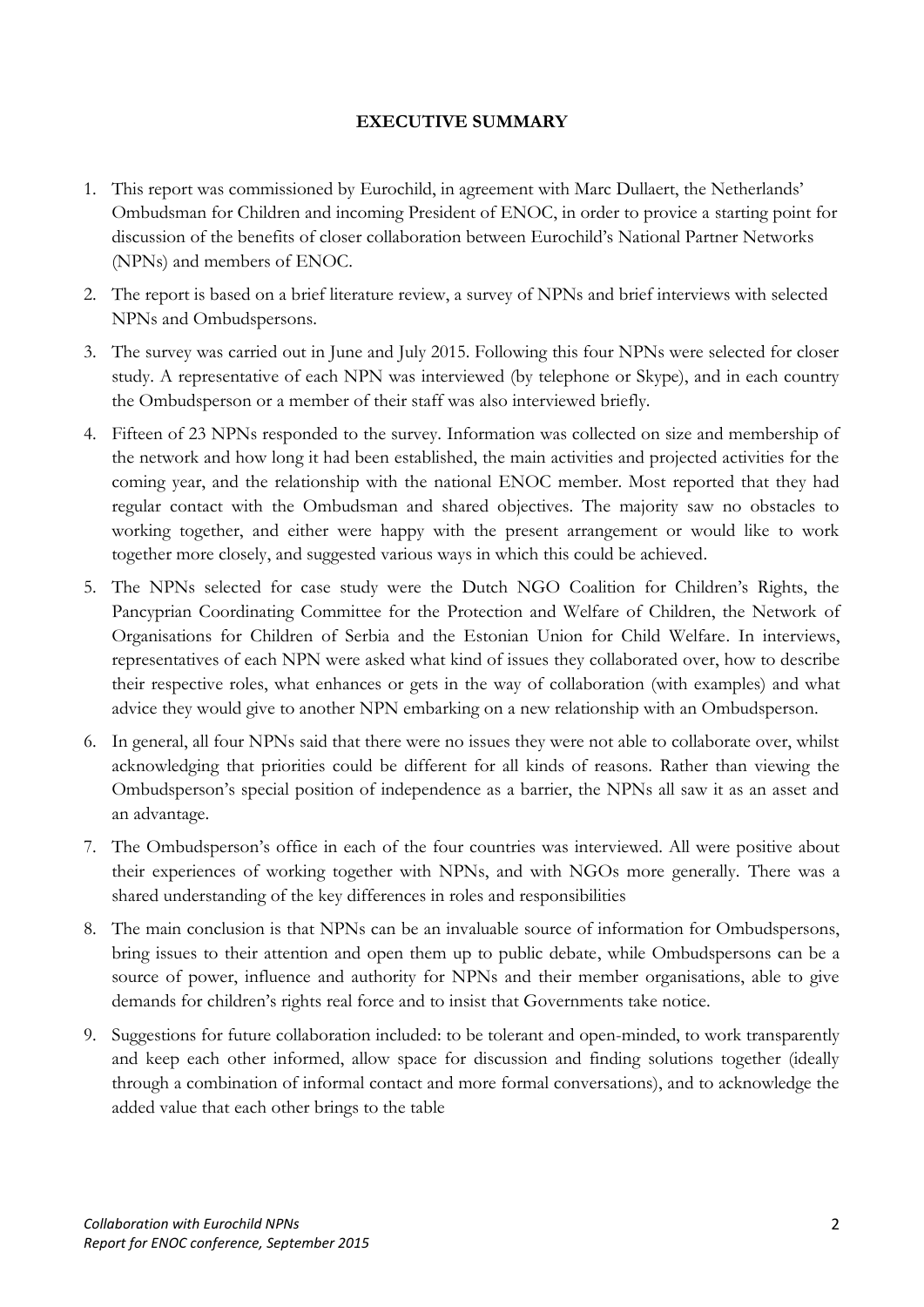10. It is hoped that on the basis of this report, the workshop to be held at the 2015 ENOC conference will agree some specific recommendations for ENOC members and NPNs to promote more effective collaboration.

#### **Introduction**

This report was commissioned by Eurochild in collaboration with Marc Dullaert, the incoming President of ENOC, in order to provide a starting point for discussion of what might be the benefits of closer collaboration between Eurochild's National Partner Networks (NPNs) and members of ENOC. The report is based on a brief literature review to supplement the author's existing knowledge of ENOC and Eurochild, a survey of NPNs and brief interviews with selected NPNs and Ombudspersons. The report is offered as a contribution to positive discussion between members of ENOC and Eurochild on the benefits of working together more closely at the national level.

I am grateful to Marc Dullaert and Jana Hainsworth (Secretary-General of Eurochild) for entrusting me with this work, to Mieke Schuurman (policy advisor for Eurochild and chair of the National Partner Network Group of Eurochild) for her invaluable assistance, to the staff of National Partner Networks who completed the survey, and above all to the staff of National Partner Networks and Ombudspersons' offices who agreed to talk to me so frankly and openly. I am humbled by the ability and willingness of so many colleagues in Europe to communicate patiently with me, a near-monoglot, in such excellent English.

## **Background**

Established in 1997, ENOC links independent institutions for children, most commonly known as Ombudsmen or Commissioners for Children, from 33 countries in Europe. There are currently 44 member institutions in total, including regional as well as national institutions. Most member institutions have been established in accordance with ENOC's criteria for independence, which are based on the Paris Principles. Those whose legislation falls short of these standards are offered associate membership. The aims and functions of independent institutions for children vary from state to state according to their precise constitution and to differences in the national context. However, all have a central focus on children's rights, particularly as set out in the Convention on the Rights of the Child (CRC). The stated aims of ENOC are: to encourage the fullest possible implementation of the CRC; to support collective lobbying for children's rights; to share information, approaches and strategies; and to promote the development of effective independent offices for children. ENOC receives financial and structural support from the Council of Europe and the European Commission. It has a small secretariat based in Strasbourg.

Eurochild was established in 2004 as a successor to the European Forum for Child Welfare. It currently has 161 members (including individuals as well as organisations) from 35 countries. Eurochild's mission is 'to promote the rights and well-being of children and young people in Europe', and its work is underpinned by the CRC. It works closely with the European Commission from which it receives core funding, but its reach extends to all countries in Europe. National Partner Networks (NPNs) were established in 2012, although some of the organisations forming NPNs have been in existence for much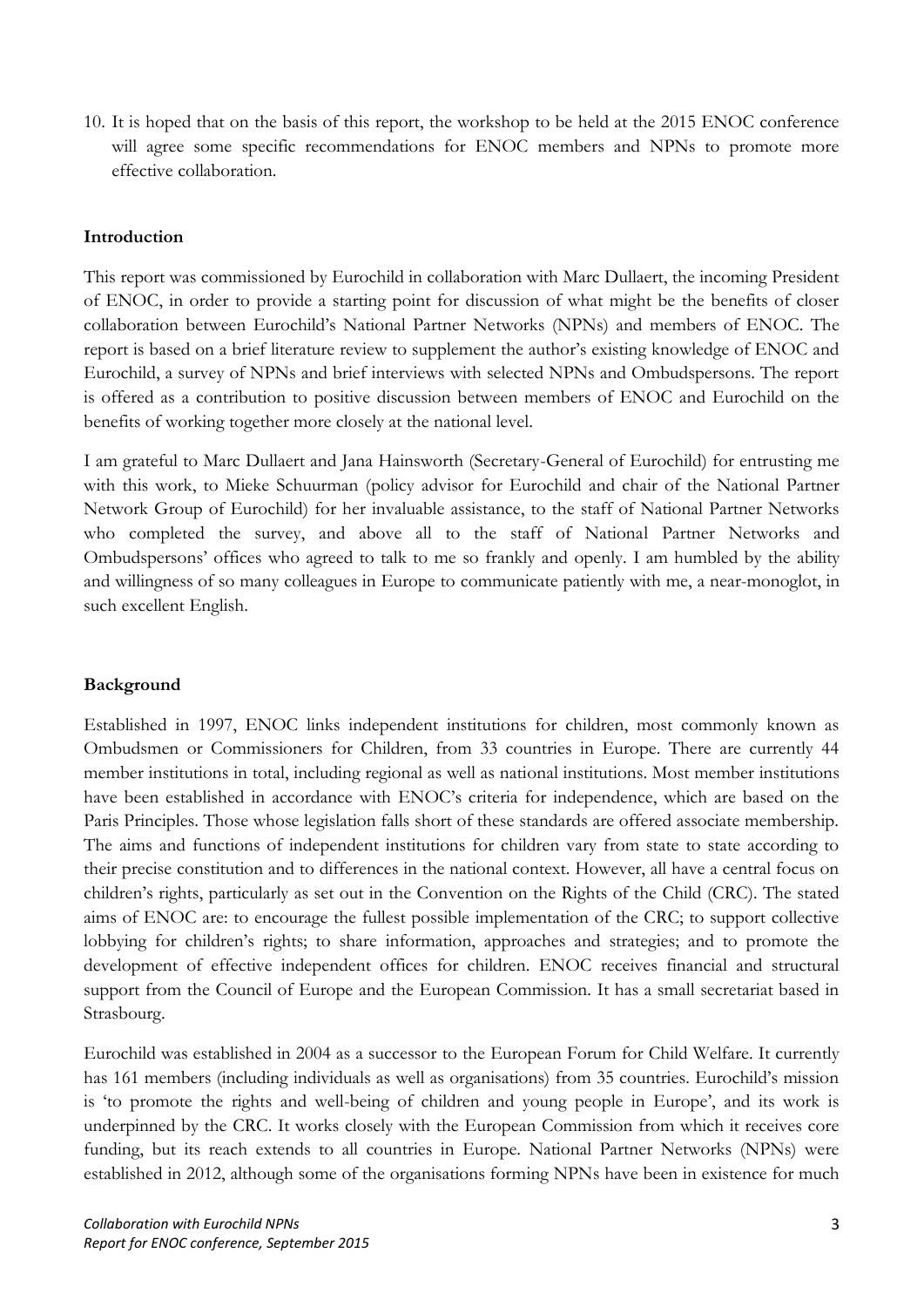longer. Their main purpose is to advocate for the rights and well-being of children and young people towards national or regional government and politicians, making the link between EU and national/regional policies for children and young people. The makeup of NPNs varies; for example, some consist only of NGOs, while others also include public authorities. There are currently 17 NPNs in 14 countries, plus 'observer NPNs' from six further countries. Of the 17, all but one (Serbia) are in EU member states, and all but three (Austria, Germany and Romania) have ENOC member institutions in their countries. Eurochild has core funding from the European Commission, and an office in Brussels.

Given the power and reach of Eurochild and its NPNs in the countries where they have been established, and the growing activity of ENOC combined with the authority of its member institutions, it is timely to look at the potential for greater cooperation between the two at the national level (and perhaps also at the European level). The need to clarify relationships and where possible build cooperation between independent children's rights institutions, with their unique position, and civil society is sharpened by the pressure on all organisations working to promote children's rights and wellbeing in conditions of austerity and an ageing population.

#### **Methods and procedures**

The survey questionnaire was designed by the author of this report in collaboration with Mieke Schuurman. It was distributed by email from the Eurochild office to key contacts at the National Partner Networks, and responses were sent directly by email to the author. The survey was sent out on  $22<sup>nd</sup>$  June 2015, and responses were collected until  $8<sup>th</sup>$  July 2015 (apart from one late response which was sent by special request in August). The survey responses were analysed manually by the author and the results are reported below.

Following receipt and initial examination of the survey returns, selection of four NPNs for closer study was made by the author of this report in collaboration with Mieke Schuurman. All four agreed to take part. A representative of each NPN was interviewed by telephone or Skype. Subsequently, in each country the Ombudsperson or a member of their staff was also interviewed briefly by telephone or Skype.

Interview notes were taken directly by the author and typed up immediately after each interview. The transcripts were sent to participants for correction, and for confirmation that participants agreed to be identified in this report. The transcripts were then analysed manually by the author and the results are reported below.

#### **Survey results**

*Basic information*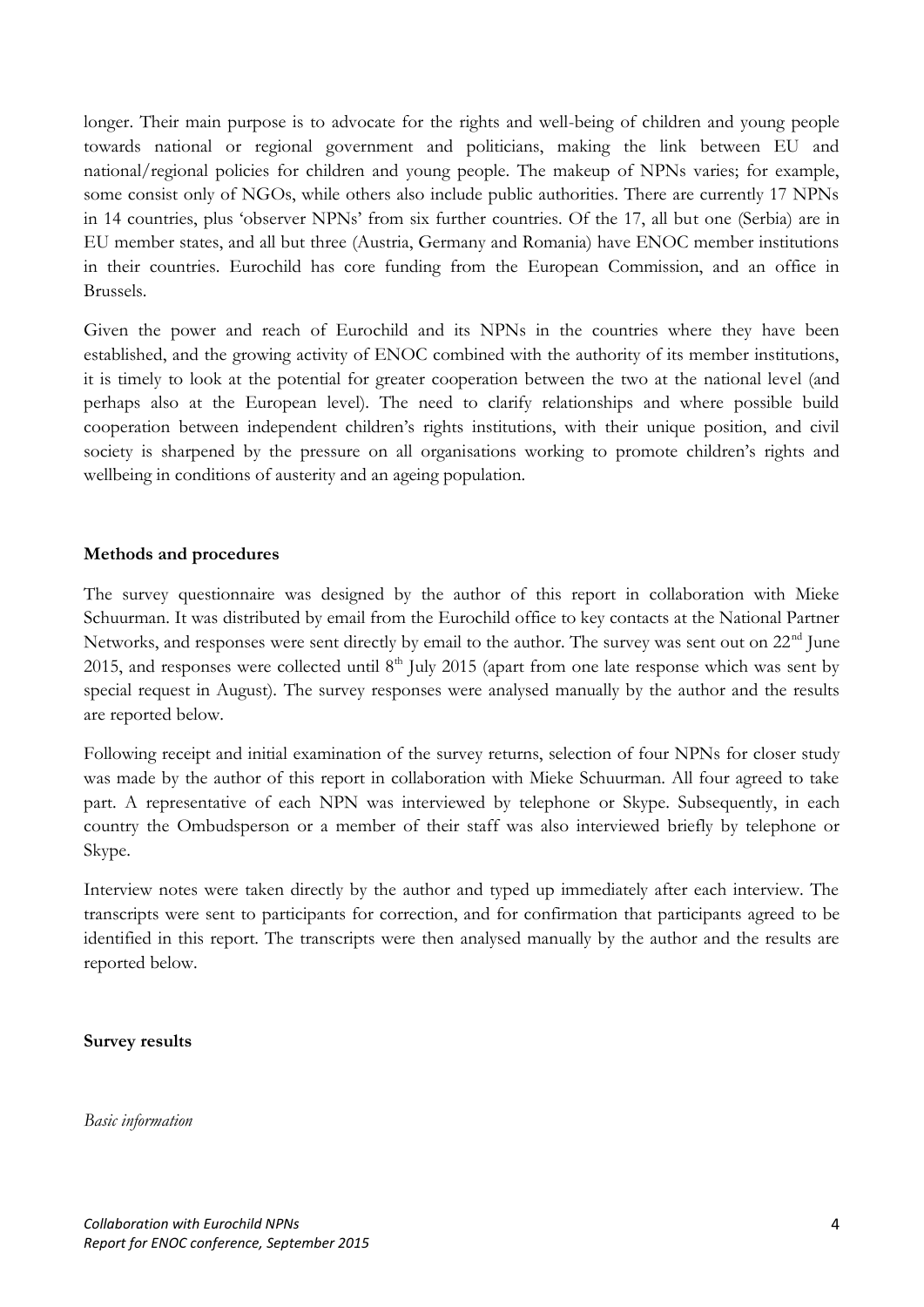The survey questionnaire was sent to Eurochild's 23 NPNs, and 15 completed questionnaires were returned (a response rate of 65%). Not all respondents answered every question, but all answered most of the questions.<sup>1</sup>

Three of the NPNs who responded were established as networks before 1950; six were established between 1984 and 1997; three between 2000 and 2004; and two between 2011 and 2013. Most became official NPNs in 2013, one more recently with observer status.

Eight NPNs reported having 20-50 members; five had more than 100 and one has over 400. All include NGOs in membership; some also include public authorities, and some have individual membership. These differences in eligibility appear to explain most of the variation in membership.

All but two (13) NPNs reported that there was a member of ENOC operating in their country.<sup>2</sup>

## *Activities of NPNs*

Respondents reported that their networks' main activities included:

- Policy work (regular discussions with Government, Parliamentary liaison, consultation on new legislation, policy development and advice, campaigning and lobbying, monitoring implementation of CRC, advocating legal changes and implementing international standards, prevention and early detection of social problems, reporting to CRC Committee, coordination of activities with youth organizations).
- Public engagement (advocacy for children's rights, awareness raising for children and the public).
- Training and other services (helplines, legal advice, supporting parents, supporting organisations working with children, training on children's rights, CPD, capacity building).
- Research and publications (including conferences, seminars, round tables and press conferences).
- Participation (coordinating Children's Parliament, promoting children's participatory rights, public exchanges between children and young people, professionals, managers and policy makers).

Respondents also mentioned particular *themes* of their work: child protection, children with disabilities, education (including inclusive education and education of young offenders), ethnic/cultural diversity and migration, privacy, child poverty, social inclusion, child participation, alternative care, family care and deinstitutionalisation, health, child-friendly justice, violence, youth crime.

Respondents were asked about their projected activities for the coming year. Responses included many of the same or related themes: preventive work, foster care and alternative care, right to privacy, vulnerable children, child poverty, protection of children from violence, inclusive education, gender equality , child friendly justice, healthy environment, refugee children, bullying. Respondents also talked about planned activities for 2015-16 focused on institutions or processes: monitoring implementation of

 $1$  Those who returned the survey were the NPNs in Finland, Denmark, Serbia, Belgium (Flanders), Scotland, Slovenia,

Bulgaria, Estonia, Austria, Croatia, Netherlands, Cyprus, France, Germany and Ireland.<br><sup>2</sup> According to the ENOC website, one of the remaining two countries does actually have an Ombudsman's office, with associate membership of ENOC.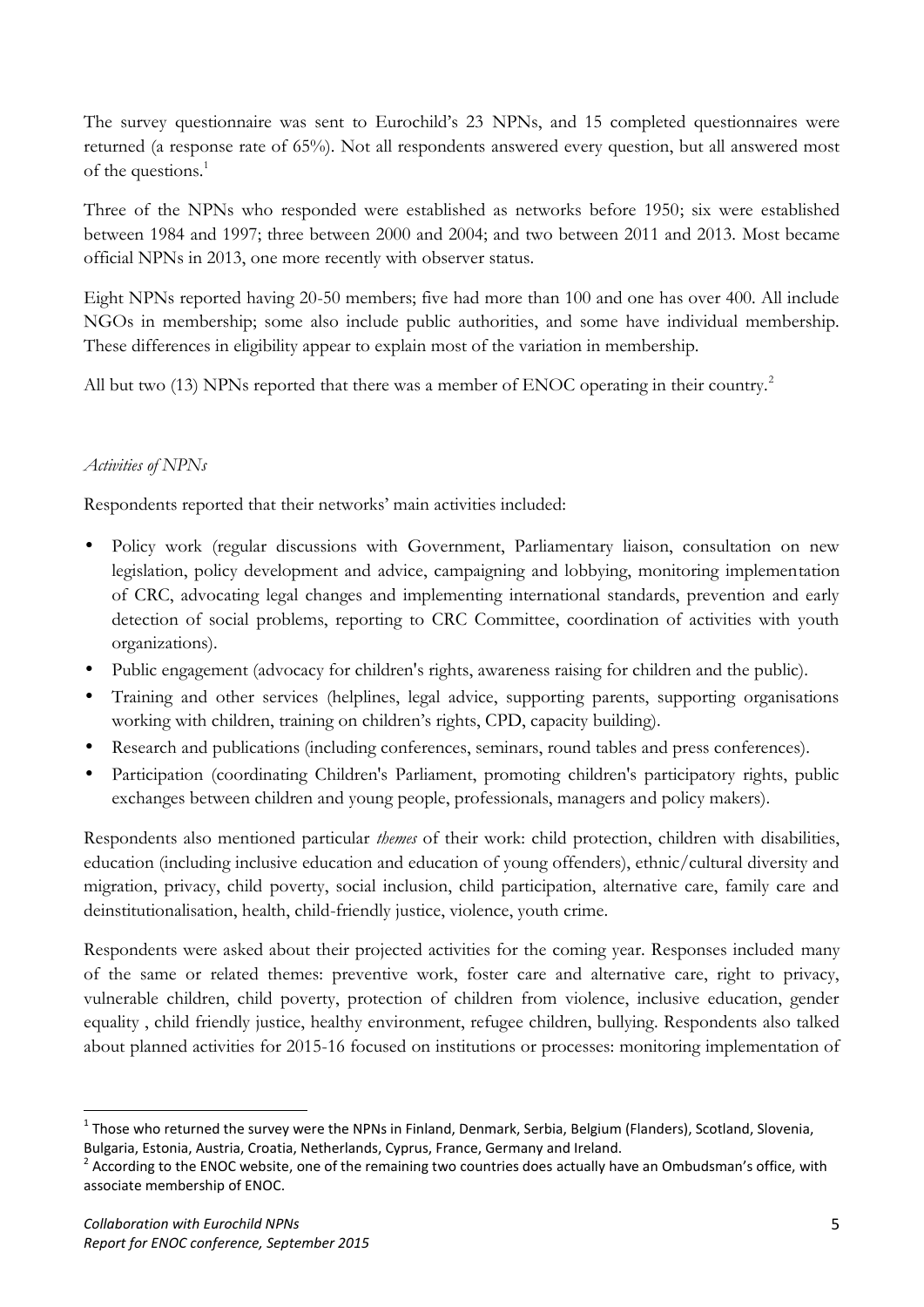CRC, CRC reporting, Child Rights Impact Assessment, extending the network of Ombudspersons, election manifestos, information and education to public.

There were no obvious differences in the above responses from the two NPNs who reported not having an Ombudsperson to work with.

## *Relationships with Ombudspersons*

Of the 13 NPNs who reported having an Ombudsperson to work with, the majority (eight) reported both formal and informal contact on a regular basis. Three reported that contact was mainly formal, and two that it was mainly informal.

Respondents were asked 'Do you consider you have the same or similar objectives as your ENOC member?' Nearly all reported that they had identical or very similar objectives, and all reported at least some shared objectives. A few pointed out that the emphasis might be different, themes might be different and of course roles were different. One respondent said that the network focused on vulnerable children, while the Ombudsperson was concerned with all children.

Respondents were invited to give some examples of the kind of issues they would work on together with the Ombudsperson. Responses included process issues – mainstreaming children's rights, reporting to UN bodies, ratification of Optional Protocol 3 of the CRC – and thematic issues such as protection of children from violence, prevention of family separation, looked after children, disabled children, refugees, child poverty and inequality, early years services, children's rights in the media, and child friendly justice.

Respondents were asked if there were any obstacles to their working together. The majority (10) said that there were no obstacles, except sometimes lack of time. (One added that it would be good if the Ombudsperson could involve the NPN as well as the NPN involving the Ombudsperson.) Of the other three, two suggested that the different mandates could sometimes get in the way, and one that their particular Ombudspersons were too close to Government.

Respondents were asked if they would like to work more closely together with their Ombudsperson. Of the 11 who replied, there was a nearly even split (with some ambiguity) between those who were eager for closer cooperation and those who were very happy with the current close relationship.

When invited to elaborate on what would help achieve even closer working, some respondents suggested: more consultation on priorities and more clarity on time commitments and budgets; mutual plans from the beginning of the year, common projects; more time to fine-tune messages, share working programmes and objectives; more consultation of NGOs to define and implement the working programmes of ENOC members; and finally, that both organisations have a clear understanding of each other's roles and remits and are strategic about identifying critical issues to pursue. "As an umbrella organisation, the [NPN] brings key issues to the attention of the [Ombudsperson] and it is up to them to determine whether they will take that on."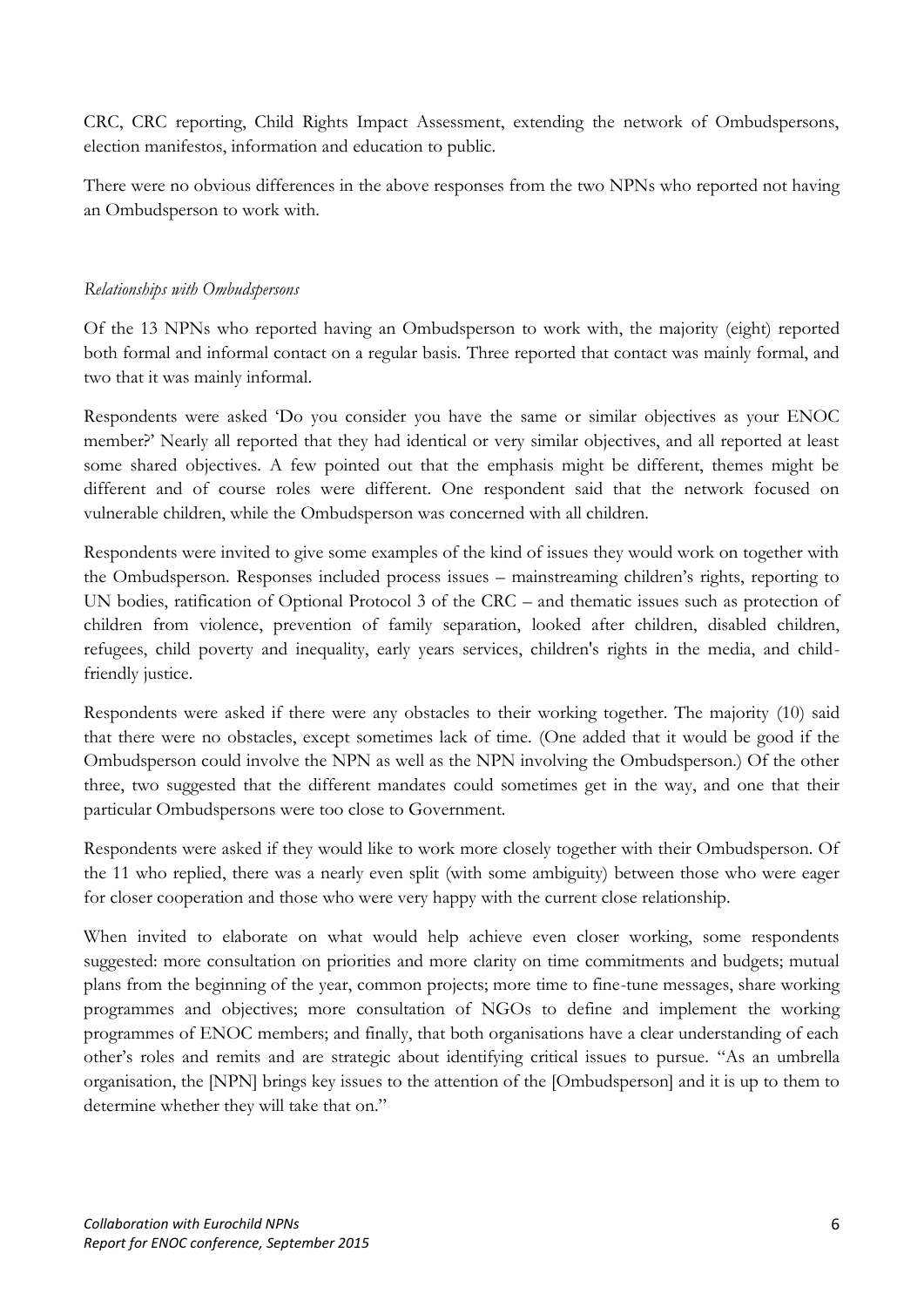#### **Results of interviews**

At the conclusion of the questionnaire respondents were asked if they would be willing to take part in a telephone interview if requested. Most indicated that they would. After consideration of the survey responses and what was known of the different NPNs and national contexts in relation to the overall purposes of this project, four NPNs were invited to take part in the second phase. Below we list the four NPNs and indicate some of the particular features that influenced the selection, which was intended to reflect some of the variation in circumstances across Europe.

| <b>National Partner Network</b>  | <b>Particular features</b>                           |
|----------------------------------|------------------------------------------------------|
| Dutch NGO Coalition for          | Well established network – more recently established |
| Children's Rights                | ombudsman                                            |
| Pancyprian Coordinating          | Well established network – well established          |
| Committee for the Protection and | ombudsman – strong emphasis on participation         |
| Welfare of Children (PCCPWC)     |                                                      |
| Network of Organisations for     | Working strongly on ENOC's theme of violence this    |
| Children of Serbia               | year                                                 |
| Estonian Union for Child Welfare | Well established network (currently with observer    |
|                                  | status)                                              |
|                                  |                                                      |
|                                  |                                                      |

As indicated earlier, a representative of each NPN was interviewed by telephone or Skype. Interviews followed a flexible structure based on the following key questions: What kind of issues do you collaborate over? What kind of issues do you not collaborate over? How would you describe your respective roles? Are there other partners with whom you both work? What gets in the way of collaboration? What enhances collaboration – what practices, what elements of context? Can you give an example of really successful collaboration – what made it successful? Can you give an example of collaboration that did not work so well? Talk through it if you would – what made it problematic? What advice would you give to a new NPN embarking on a relationship with an Ombudsperson, or an established NPN embarking on a relationship with a new Ombudsperson? Anything else you would like to add? If not raised by the participant, a question would also be asked about the Ombudsperson's special position and independence, and whether this ever presented an obstacle to working together.

The following summary basically follows the sequence of the above questions.

#### *Areas of collaboration*

In Cyprus collaboration focuses on different issues, depending on what comes up. Children's Week, started by the NPN in 1979, is now a joint venture with the Ombudsman. Other issues that arise from time to time include issues with individual children raised by parents, which the NPN refers on to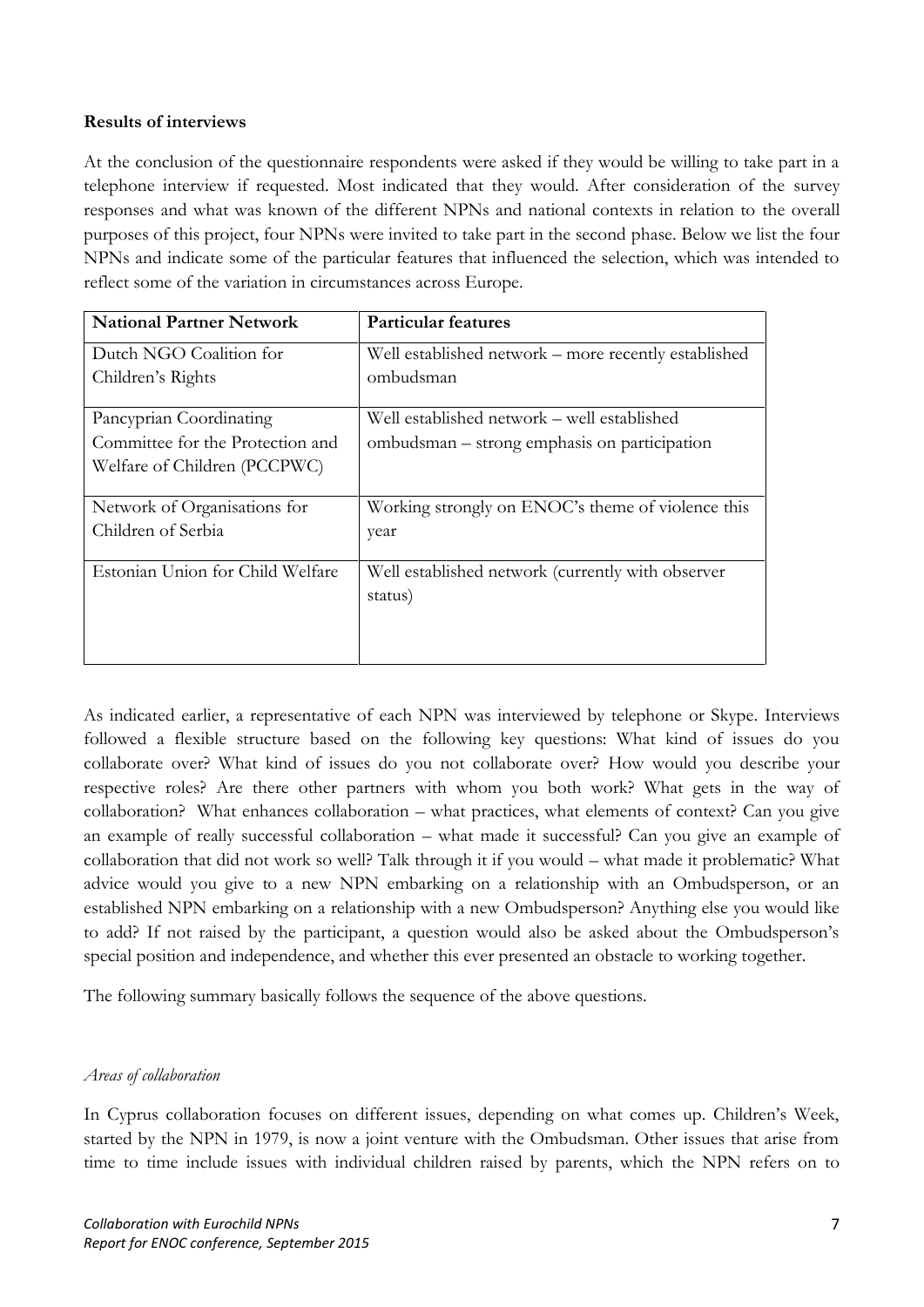Ombudsman, and working together to lobby Parliamentary committees – together the organisations make a strong pressure group.

In Serbia the NPN's main priorities are child protection, inclusion, participation, and they try to collaborate with the Deputy Ombudsman for Children's Rights over all these issues. Particular priorities include: ratification of 3rd optional protocol to CRC; ban on corporal punishment; children's participation. There are joint meetings between the Deputy Ombudsman's youth panel and the NPN's children's council to jointly set priorities, which guide both institutions in their programmes. There is day-to-day contact over specific problems that children and families bring to the NPN. The corporal punishment campaign includes work with parents and the media, which the institutions have worked on together, as well as promoting legislative initiatives (currently two, relating to Family Law and the Civil Code). From the NPN's point of view corporal punishment is a difficult area to progress, and partners are needed.

In the Netherlands the NPN found that it took some time to establish a partnership following the creation of the Ombudsman's office in 2011, as the Ombudsman's first priority was to position his organisation. "He had his own agenda; we also have our agenda, and we also work with other organisations." Since then the relationship has developed. Twice a year there is a formal meeting, and the head of the NPN calls the Ombudsman on a weekly or monthly basis, to coordinate who will lead on different issues. Each organisation has its own priorities, but work together in themes such as migration, youth care and child abuse. This year was the CRC report and it was "fantastic how we worked together – each wrote their own reports but coordinated, and made a good presentation. He has a helpdesk and so do we, so we have a communication line over that."

In Estonia collaboration has been over seminars for teachers on children's rights in practice (where the NPN took the initiative and invited the Ombudsman to be involved), monitoring case studies (where the Ombudsman took the initiative and invited the NPN to be involved, as an opportunity to learn about their work), producing a magazine (led by the NPN, the Ombudsman advised on content). The NPN staff find that it is "easy to reach each other, we have each other's mobile phone numbers, it's a close relationship". Each year there is a joint meeting to plan activities, coordinate timing of conferences, etc. The NPN has a young person on the Ombudsman's youth advisory group. When the NPN has a participation project they ask the Ombudsman's advice.

In general, all four NPNs said that there were no issues they were not able to collaborate over, whilst acknowledging that priorities could be different for all kinds of reasons. Comments included "nothing is off limits – similar policy angles, no clashes", "no no-go areas" and "none really – our general aims are the same, a society where children's rights are effectively implemented".

## *Roles and partnerships*

All respondents described the respective roles of NPNs and Ombudspersons in similar ways:

 They do the monitoring of how CRC and legislation is implemented. Our role is to recognise what's happening on the ground, bring issues to Ombudsman when necessary.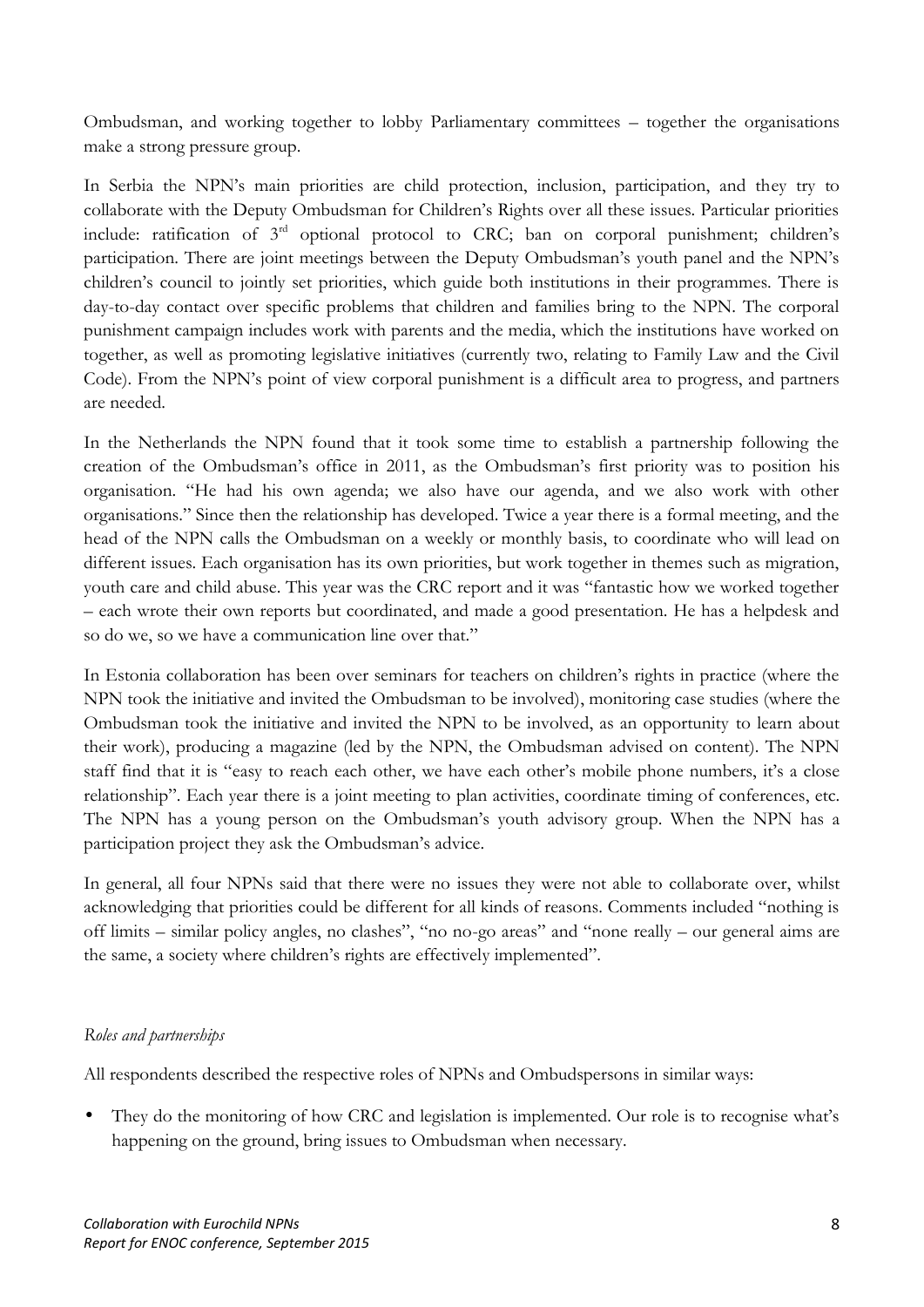- They have strict responsibilities for monitoring public institutions. We focus on policy work and implementation.
- He has a more formal position with the Parliament. We are able to lobby when things are in process, which he cannot do because he cannot be seen to be political.
- We are more active, have more freedom; they are more procedural and formal. They deal with conflict between state and child: can ask for information, retain personal data, investigative powers. We refer cases to them; we can also call on them for legal advice.

Serbia gave the example of a TV reality show where children were being subjected to abuse. The NPN complained to the regulator who failed to respond, so referred to the Ombudsman who complained to Government about the regulator. They needed the Ombudsman's recognition as someone with integrity and influence. (Even then the conclusion was not satisfactory.)

All the NPNs worked with other partners: trades unions, parents' associations; their own members; NGOs; universities and other institutions, as did the respective Ombudspersons.

Two NPNs (Serbia and Netherlands) said that nothing really gets in the way of collaboration (although Serbia noted a problem in that, following a recent reorganisation, the same Deputy Ombudsman deals with both women and children). Cyprus pointed only to lack of time on the part of the Ombudsman's office, which in their view is understaffed. Estonia suggested that the Ombudsman's office was more hierarchical, so that junior staff had to get permission from senior staff to take initiatives, and also that certain actions required prior legal analysis, for example: "They often can't respond quickly as we can."

Rather than viewing the Ombudsperson's special position of independence as a barrier, the NPNs all saw it as an asset and an advantage. Estonia valued their Ombudsperson's independence and "strong voice". Cyprus had a question about their Ombudsperson's dual role (for children and for legislation), considering that the Ombudsman for Children should be a full time appointment. In The Netherlands it was suggested that there could sometimes be tensions over different approaches to lobbying. Serbia had argued that their Deputy Ombudsman for Children needed to be better resourced because of the complexity of children's issues and their vulnerability, and supported an initiative for an independent Children's Ombudsman.

## *Ingredients of successful collaboration*

Asked what enhances collaboration, Cyprus pointed to the fact that the NPN had led the pressure for the institution to be set up from the 1990s and was therefore seen as very supportive. (That did not mean that the Ombudsman was in any sense seen as accountable to the NPN.) They also commented that there was no fixed process for raising issues; rather it was spontaneous, easy to call and raise issues and meet: "this is a small country, we have social relationships too". Serbia commented that the Deputy Ombudsman is very open, "recognises us as a network and works very readily with us. The fact that we represent many NGOs is an advantage." The Netherlands pointed to the regular discussion of joint strategic approaches, and Estonia remarked on professionalism, trust and mutual respect.

Asked for an example of really successful collaboration, all four NPNs offered strong illustrations of effective working together. Cyprus mentioned work on the Lanzarote Convention and legislation on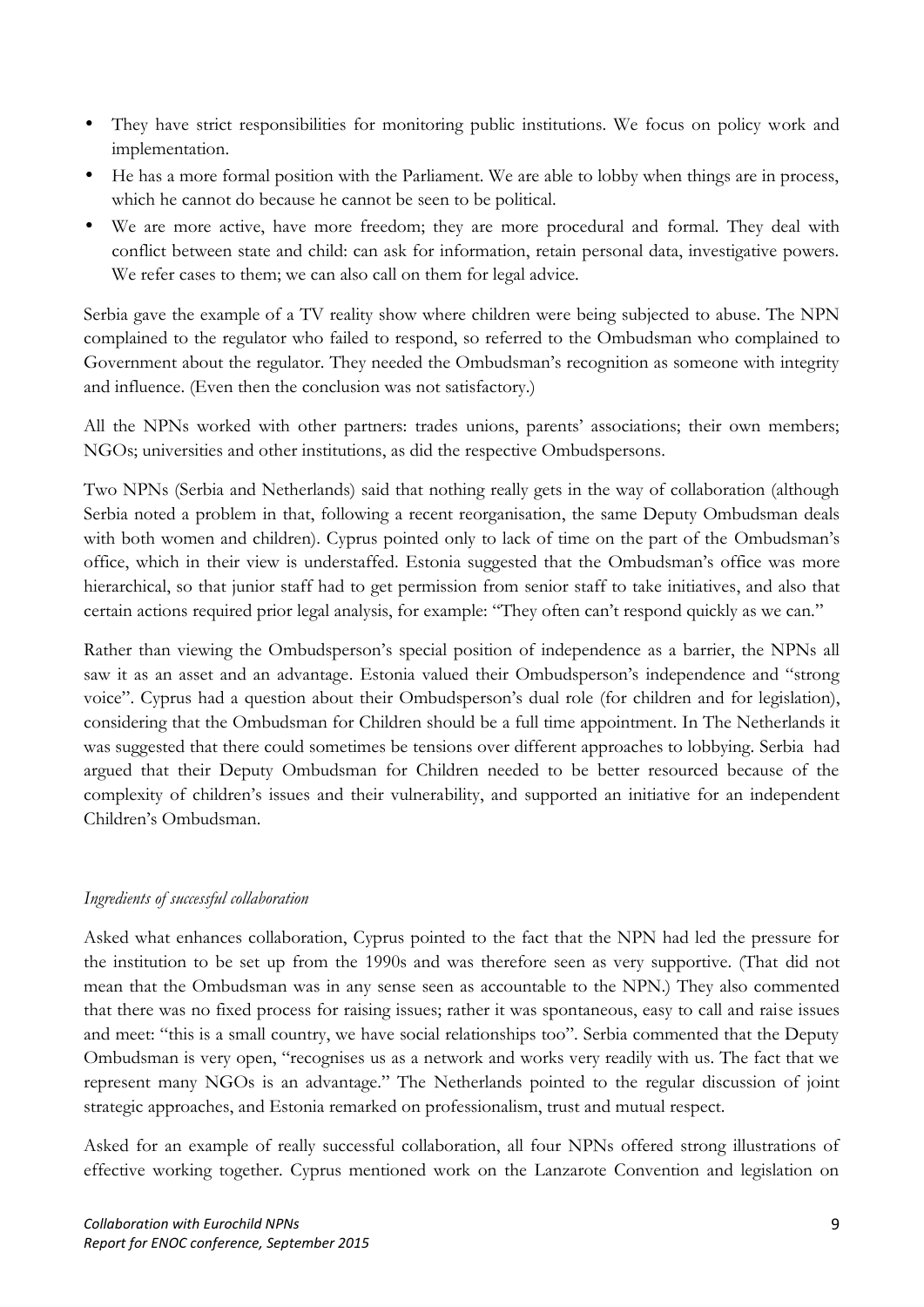sexual abuse, where discussions in Parliament, joint lobbying, working together to ensure consistency and the existing relationship all helped; also adoption law, where the NPN was the only NGO to oppose private adoption, along with the Ombudsman. Serbia spoke of a very good joint campaign for ratification of the Third Optional Protocol, the campaign against corporal punishment which featured a public event that was well covered in the media, and children's recommendations for improvements to a range of services that resulted from joint discussion between the Deputy Ombudsman's youth panel and the NPN's children's council. The Netherlands referred to an issue where several hundred asylum seeking children were facing deportation, when through close cooperation day by day on the message for politicians and the media, making sure both institutions followed the same line and the same strategy, the objective was achieved and the children were allowed to stay. Estonia mentioned the project for child rights training in the university, where the Ombudsman "helped us to think strategically", and the Movie Festival each November which includes a children's rights component on which the NPN and the Ombudsman collaborate and share publicity.

Invited to give an example of a collaboration that did not work so well, none of the NPNs could think of one.

Each participant was asked what advice they would give to an NPN embarking on a new relationship with an Ombudsperson. From Cyprus the advice was to be tolerant and open-minded, and allow space for discussion and "finding solutions together". they also suggested to try to influence the appointment if you can, to appoint someone who sees the office as inside civil society. Serbia advised to ask for a meeting to introduce their network and priorities, if possible with a proposal for action to address a specific issue. Netherlands stressed the importance of open, transparent relations, and using the added value of both partners. They also suggested a more formal dialogue several times a year. From Estonia the advice was to be open and proactive: "Organise a round table meeting, listen to each other, find common issues, find mutual things to work on, go from there. Take responsibility for doing what you say you will do. Keep each other informed – mutual respect."

## *The Ombudspersons' perspective*

Following the interviews with NPN representatives, their respective Ombudspersons were asked if they would also agree to be interviewed. All four office-holders agreed to be interviewed, and were able to make time for this (three by telephone and one using Skype). They were asked about their experiences of working with the Network, about what helps in working together, about the kind of contacts they had and the results, about implications of collaboration for the Ombudsman's independent position, and about what advice they would give to others.

All said that they had good cooperation and a positive experience. Serbia mentioned the campaign against corporal punishment, and also a recent joint meeting of their panel of young advisers with the Network's panel and the one from the commissioners for equality, which produced joint recommendations for decision-makers. The Dutch Ombudsman commended the NPN for their excellent overview of children in the Netherlands, and their work together on the theme of violence against children. "This showed that it was possible to stay independent and still work together." Estonia mentioned that they also worked separately with other NGOs, in parallel to the joint work with the NPN. "At the beginning of each year we have a meeting to plan our focus and coordinate activities for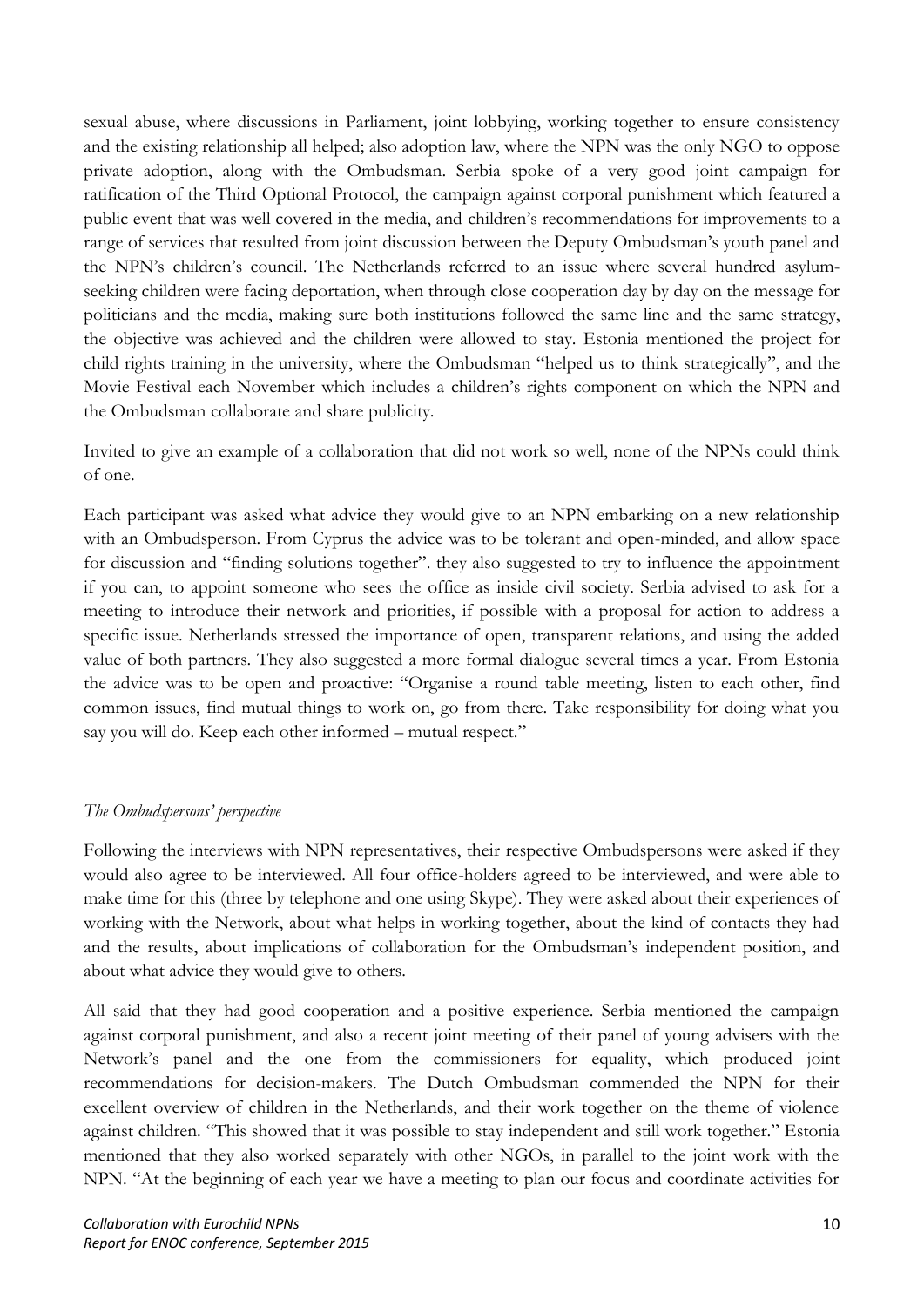the year." Cyprus had found that recently they were working more with particular NGOs than with the NPN as such, and that this was also productive.

What helped was that the Ombudspersons and NPNs had the same goals, but different 'added value' and complementary roles. Serbia could not imagine not working well together, although the Netherlands suggested that it could sometimes be difficult if not all members of the Network agreed to follow the same line, and in those cases he would have to withdraw. Estonia said that the key was personal contacts, and also having the same basic goal, to promote children's rights; the only occasional difficulty arose from the fact that NGOs are very project based in terms of funding, which can sometimes lead to competition. Cyprus found that working with NGOs "helps you to keep your ear to the ground."

Serbia and the Netherlands had moved from formal to informal or 'semi-formal' patterns of contact, from regular meetings to issue-based contact. The Netherlands suggested that this was a good sign, that they knew each other well and had contacts at all levels of the respective organisations; although in Serbia they would perhaps have liked to re-establish more frequent contact. Estonia had moved from an emphasis on more informal contacts, to establish formal meetings to coordinate planned activities. Cyprus used a mixture of approaches, depending on what is needed.

All considered that they got better results by working together. Serbia gave the example of joint work on the issue of children begging in the streets, where they conducted research in partnership and are continuing to work together to influence policy, with a joint strategic approach. Estonia gave the example of a coalition against school bullying, which had introduced a joint programme for all ages from kindergarten to the end of high school, and the film festival where they previously worked separately and it was less effective. Cyprus said "you can't do it by yourself! You can't just issue your reports and wait for things to happen – it's important to have pressure from other sectors."

All four office-holders were very clear about the Ombudsman's distinctive position and the difference that made, in terms of powers not held by NGOs and perceptions of independence. None had found that this constituted a barrier to close and effective collaboration. Serbia said that they had to have distance, to "be in the middle" between the sector and the public authorities: "We sometimes cannot do what they would like – we cannot push too hard, or jump in the water with them." The Netherlands suggested that there would be problems only if you're not clear to the outside world: "not in the shadow." Estonia found that sometimes NGOs asked them to be co-applicants for funded projects, and they had to say no; also that they could not go too far with lobbying and stray into the political arena. "The NGOs are more free; our task is to find the balance. That is understood." Cyprus suggested that if anything collaboration with Government was potentially more of a threat to independence, rather than with NGOs who could be supportive in helping Government to understand their obligations under the CRC.

In terms of advice to others, Serbia said that regular exchanges of information and ideas are important: an advisory body in the office or other regular meetings. The advice from the Netherlands was "don't be afraid to cooperate with the Networks, but be clear about the different roles" – in particular, be clear with the outside world. Otherwise you miss the added value. If you don't work together the Government and others can "divide and rule". Estonia suggested that a first meeting should engage as many players as possible (including NGOs who are not part of the network). Cyprus advised "Don't be afraid of them; get them close to you. Be constructive: you're not in competition!"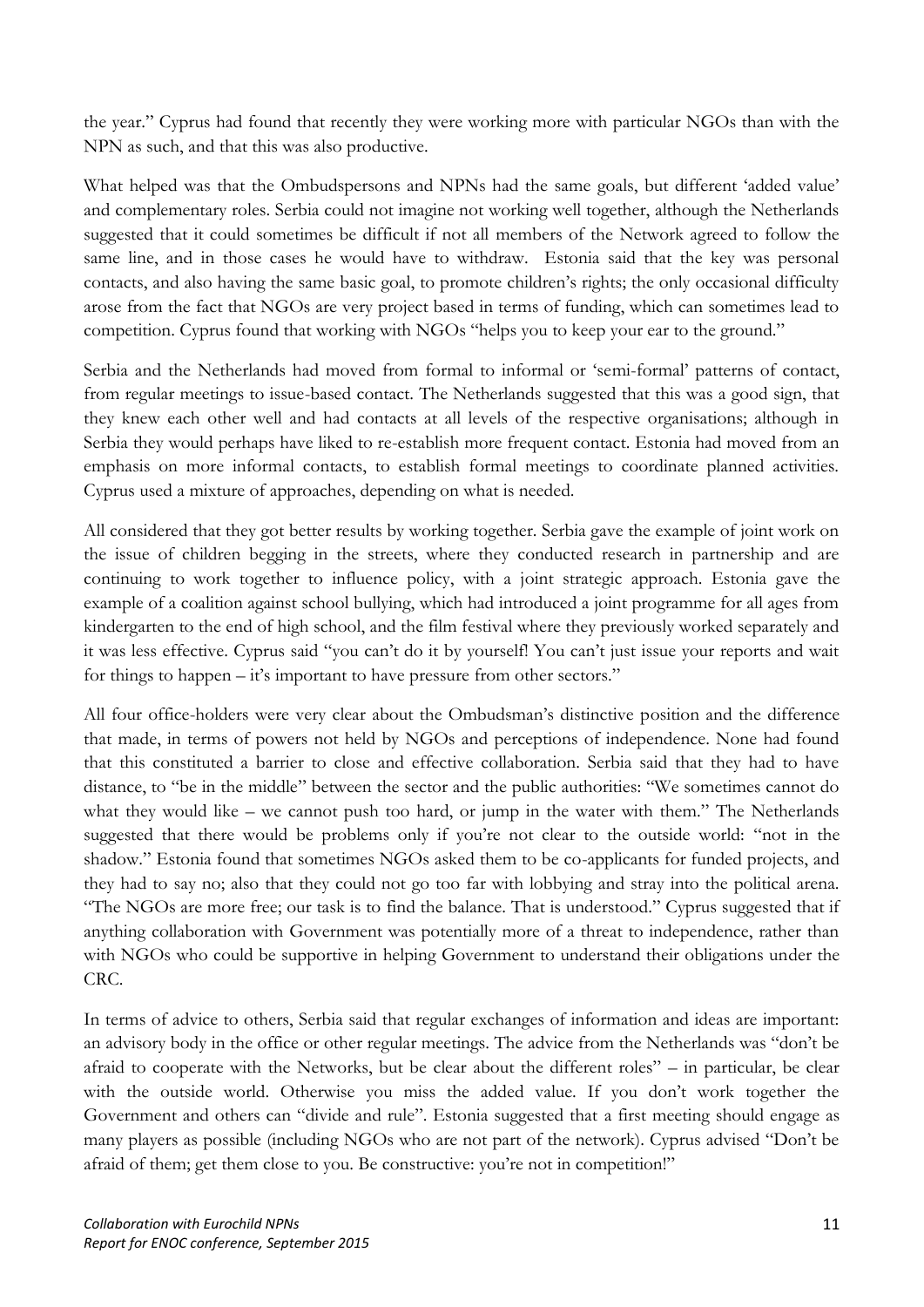#### **Conclusion**

It is clear from the survey results that all Eurochild's National Partner Networks have a very positive attitude to their national Ombudspersons, and positive experiences of collaboration with them. It is also clear from the interviews that, in all four countries where further study was undertaken, collaboration covers a wide range of issues with no areas of exclusion. This included issues with individual children raised by parents, working together to lobby Parliamentary committees, work on issues such as violence against children (including campaigning for a ban on corporal punishment), child poverty and children's participation, migration, youth care and child abuse, joint reports to the CRC, training professionals on children's rights, publications and conferences, and joint meetings and activities of children and young people's advisory groups.

There appeared to be a clear understanding of the key differences in roles and responsibilities, which was broadly similar across all four countries and was shared with the Ombudsperson in each country. The key differences were seen to be that the Ombudsperson had a formal position with responsibility for monitoring public institutions, with powers that are often quite extensive but that go with an obligation to be seen to be above, or outside, the political arena; while NPNs focus on policy work and implementation, are in close touch with what's happening on the ground, and are more active and free to lobby and intervene in debates. Together this means that NPNs can be an invaluable source of information for Ombudspersons, can bring issues to their attention and open them up to public debate; while Ombudspersons can be a source of power, influence and authority for NPNs and their member organisations, able to give demands for children's rights real force and to insist that Governments take notice, as well as a source of legal advice. In general participants saw few barriers to effective collaboration, and rather than viewing the Ombudsperson's special position of independence as a barrier, the NPNs all saw it as an asset and an advantage.

All four countries were able to give examples of really successful collaboration (more than one in each case), and none could offer an example of a collaboration that did not work well. These positive experiences were attributed to shared objectives, mutual understanding, professionalism, relaxed and spontaneous working relationships, trust and mutual respect. The hypothetical advice that both NPNs and Ombudspersons offered to other countries reflected this: to be tolerant and open-minded, to work transparently and keep each other informed, allow space for discussion and finding solutions together (ideally through a combination of informal contact and more formal conversations from time to time), and to acknowledge the added value that each other brings to the table.

Finally, it should be noted that the in-depth research for this study was conducted with organisations in smaller countries, where networking and collaboration may sometimes be rather easier than in larger countries.<sup>3</sup>

 $3$  Netherlands 17 million, Serbia 7 million, Estonia 1.3 million and Cyprus 0.9 million. Six countries with ENOC members have populations of more than 35 million, but only two of those have Eurochild NPNs and only one (France) responded to this survey.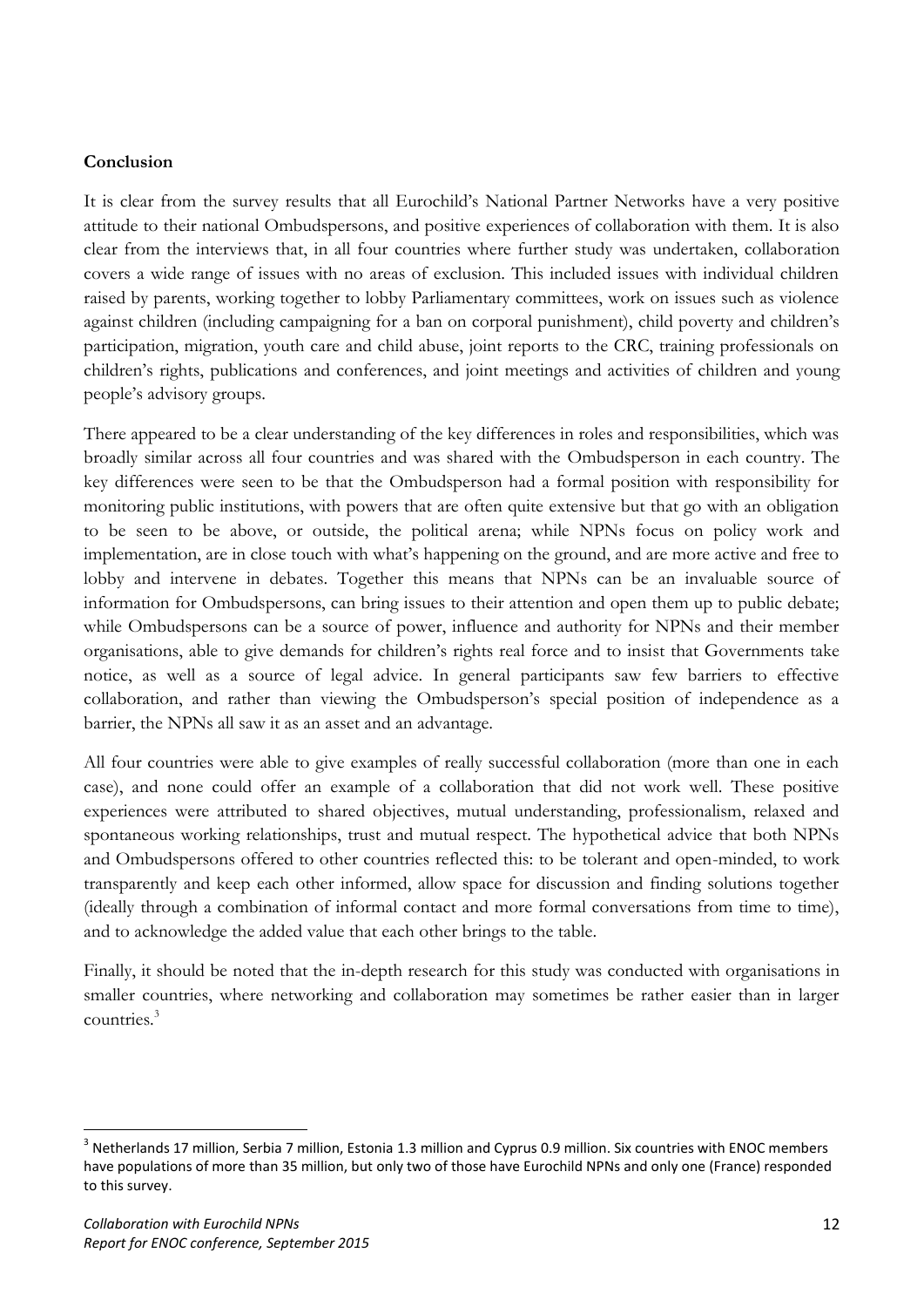## **Addendum**

#### **Discussion at ENOC conference**

The report was presented and discussed at a round-table meeting at the ENOC conference, together with brief presentations from two of the case study NPNs. There were also helpful comments from NPNs who had been working to establish Ombuds offices, and from Ombudspersons working to establish national coalitions. The report was very positively received by ENOC members, who made the following comments in group discussion:

- $\triangleright$  The value of actively promoting collaboration.
- $\triangleright$  The importance of strengthening collaboration based on particular national priorities.
- $\triangleright$  The added value offered by working with networks and coalitions, through access to coalition members and the groups with which they work.
- $\triangleright$  The need for NGOs to have funding and support to set up and run an effective network.
- The additional role of civic organisations in holding Ombuds to account and the need for Ombuds to be comfortable with this.
- $\triangleright$  The potential for closer cooperation between ENOC and Eurochild at a European level.

#### **Discussion at Eurochild National Partner Network Group Meeting**

The discussion the ENOC round-table meeting was fed back to the National Partner Network Group later the same day. Members were pleased to hear of the positive response from ENOC members, and resolved to continue to strengthen links wherever possible. Specifically, NPNs would aim to organise a coordination meeting with their children's ombudsperson with the objective to have regular formal meetings at least once a year, and would seek cooperation with their children's ombudsperson on specific campaigns.

#### **Recommendations for successful collaboration**

The following recommendations were drawn from the research (in particular from the comments made by participants in the case studies) and were adopted by Eurochild's NPNs at their meeting following the discussion at the ENOC conference.

- Early meetings to clarify roles and responsibilities
- Regular meetings to agree on complementary strategies, areas of joint and separate activity
- Direct communication at the top level